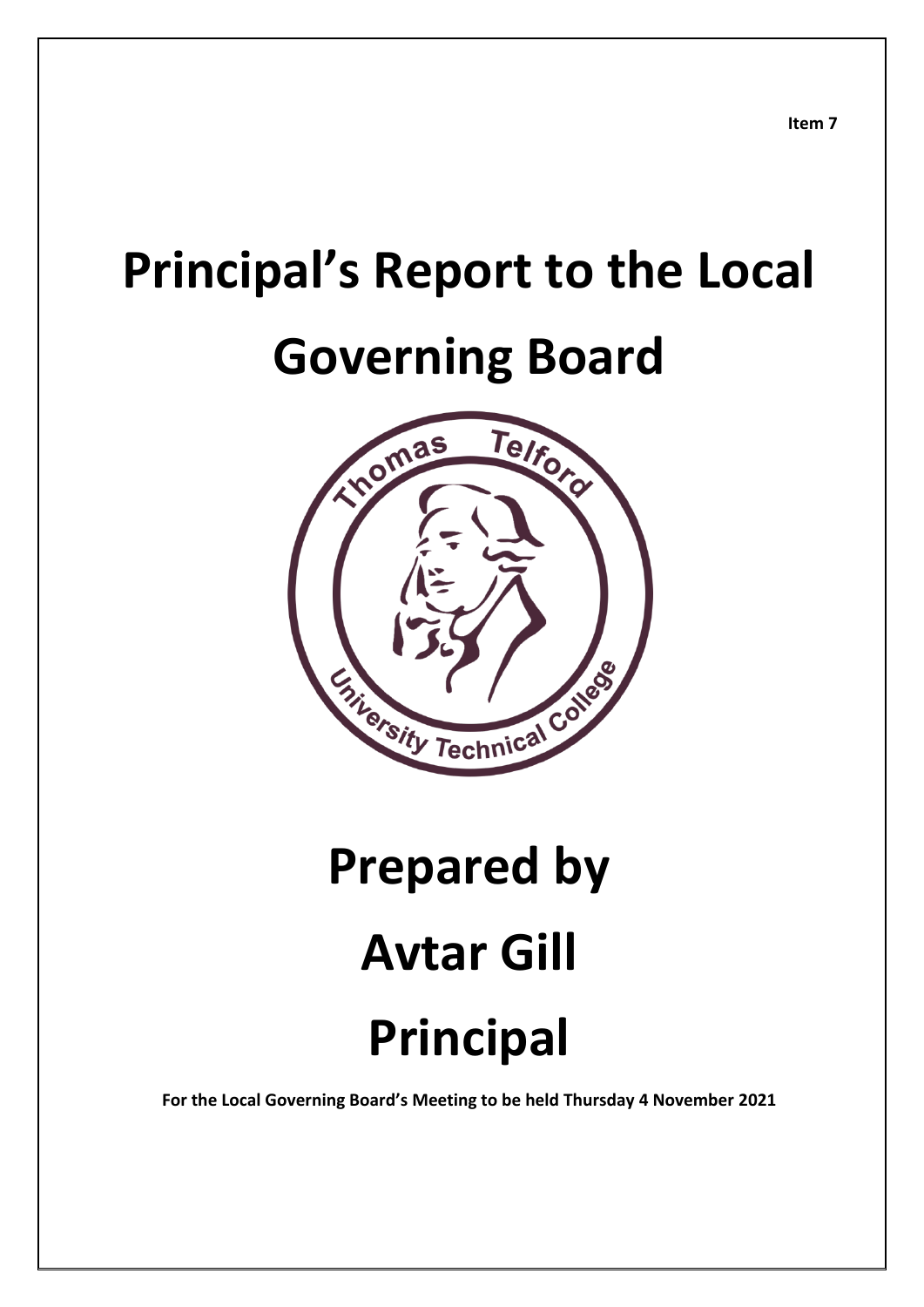### **Item 4: Matters Arising**

#### **Actions for the Principal from July 2021 Local Governing Board meeting:**

| (i)   | Governor recruitment – nominee from University of Wolverhampton                                                                                                                                                  | Chair     |
|-------|------------------------------------------------------------------------------------------------------------------------------------------------------------------------------------------------------------------|-----------|
|       | I have received a nomination for governor from the University of Wolverhampton.                                                                                                                                  |           |
| (ii)  | Investment portfolio opportunities & timing thereof                                                                                                                                                              | ST        |
| (iii) | Updating of the Risk Management Report                                                                                                                                                                           | Principal |
|       | The Risk Management Report will be updated to the new format that has been adopted by the TTMAT in time<br>for the next governing board in Spring. Our current Risk Management Report is included in Appendix B. |           |

**(iv)** Progress with building expansion project **Principal** Principal

To date all milestones for the school expansion project have been met. This includes alterations to our existing building which include upgrades to the kitchen, two rooms being converted into science labs and a re-modelled reception area. I am very happy with how these areas are working for us.

We have also re-modelled the admin office to allow a space for staff to make a drink and we have equipped this area with 6 desks complete with PC's so the staff have a workspace. I am also looking at other alterations to our existing space for practical and aesthetic reasons. I will be talking to the planning office to see what can be done to improve the appearance of the listed building as you enter reception.

We are now operating with 550 students which means the existing building is at full-capacity.

With regards to the new spaces we had handover of the social space at the start of October and it is working well. We are expecting a slight delay, possibly taking us to mid-November, for the handover of the new allweather pitch. This is due to supply issues with fencing and more recently with the stitching to mark the pitch. We are expecting handover of the new performance space with bleacher seating in late December which is ahead of the original schedule.

All other areas including the new teaching block and sports block are currently expected to meet the previous timeline for handover of July 2022.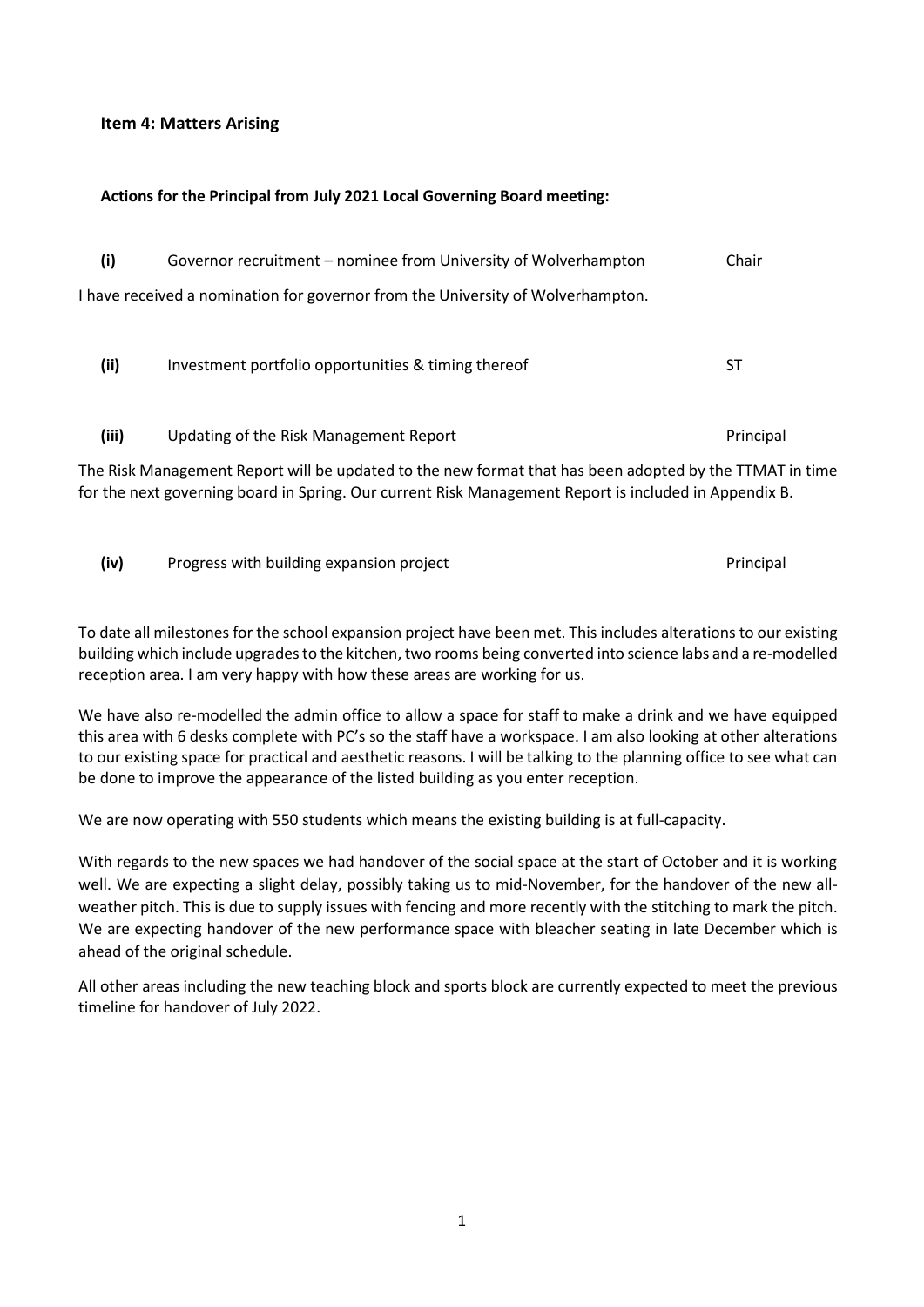# **Introduction**

The highlight of this term has been welcoming in our fantastic new Year 7s and seeing some resemblance of normality in our school though we do recognise that the pandemic is still with us and we are starting to learn to live with it.

The full UTC Extra programme which includes a wide range of enrichment activities is now running as intended and this has been extremely well received by Key Stage 3 students.

Summer School with our new Year 7 intake was an overwhelming success. Close to 90% of the cohort attended each day accessing a mixture of catch-up activities in the core subjects alongside an introduction to new courses and enrichment activities. Year 7 have settled in incredibly well.

All of our new teachers have made a fantastic start and I am going through the process of observing each of them and offering support to ensure that they quickly become very effective practitioners.

Very recently I made the decision to support Telford & Wrekin Local Authority with placing nine Key Stage 3 students who are refugees from Afghanistan. This is something that has happened at Thomas Telford School and they have found it to be a very positive experience. In addition to this, given the trauma that these children have been through, and having discussed the situation with staff and our students at the UTC we believe that there is a moral imperative to support them as much as we are able.

The UTC continues to work effectively with the Thomas Telford Multi Academy Trust (TTMAT) and I have included the minutes of the most recent TTMAT Heads Collaboration -see Appendix C.

# **Covid-19 Autumn Term**

Unfortunately, we have had roughly 5% of students off throughout this term with Covid-19 as well as a number of staff cases. Work has been made available through various means for students who are isolating. In line with local authority advice we have now returned to staff and students wearing masks in communal areas. All staff, students and visitors are asked to sanitise their hands-on entry to the UTC and regular hand-washing is encouraged. Home testing is ongoing and we are managing the distribution of test kits effectively. The riskassessment is regularly updated to reflect any changes to our practice.

The UTC continues to monitor the effect of lost learning on the curriculum and ways to mitigate for this such. We have kick-started regular after-school 'Intervention' sessions for a large number of Key Stage 4 and Key Stage 5 students. We are also putting plans in place to offer weekend and holiday small group catch-up sessions.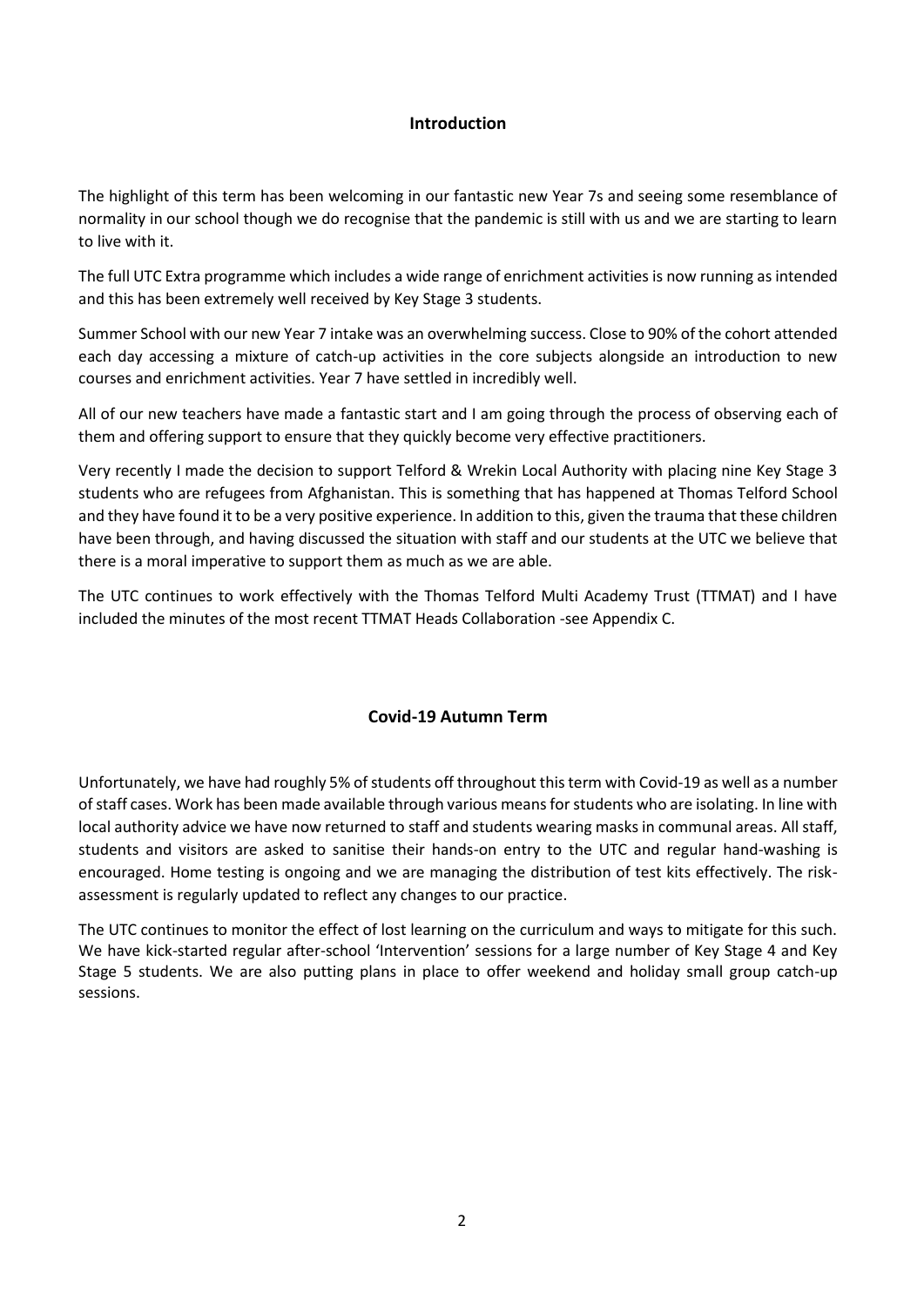#### **UTC Extra**

Our full UTC Extra programme has now been running since September and this involves enrichment, intervention and employer-led projects with all staff contributing to two evenings per week

#### **Enrichment**

Enrichment has been a fantastic success throughout this term with an offer of 32 Clubs to students across 4 nights of the week. We have 100% uptake across KS3 meaning every child attends Enrichment at a minimum of once per week. In addition to this we have run a number of sports fixtures.

Enrichment clubs include:

5K Run Club, Chess, Cartooning, Debate Society, Dragon's Den, Film Club, Textiles, Yoga, Journaling, Fitness, Photoshop, STEAM, Mad Science Club and many, many others.

#### **Intervention**

Intervention has returned to a normal offer since September. Following consultation with Middle Leaders, these sessions will remain short, sharp and focussed (1.5 hours x 6 weeks) in duration targeted at those students who have been identified to require immediate intervention. Various sessions are running every evening. The focus for the first half-term is on Years 11 and 13 and in addition we have a small number of Y8 students attending after-school numeracy sessions once a week.

#### **Employer-led Projects**

Employer-Led projects have been re-introduced across all 3 areas of Innovate, Design and Build. Students in Y11 an Y13 are the first to be offered the experience between September and December. All students are attending one of the projects, with Engie supporting Build; Balfour Beatty supporting Innovate and the University of Wolverhampton School of Art supporting Design. We would welcome Governors attending the final student presentations in December.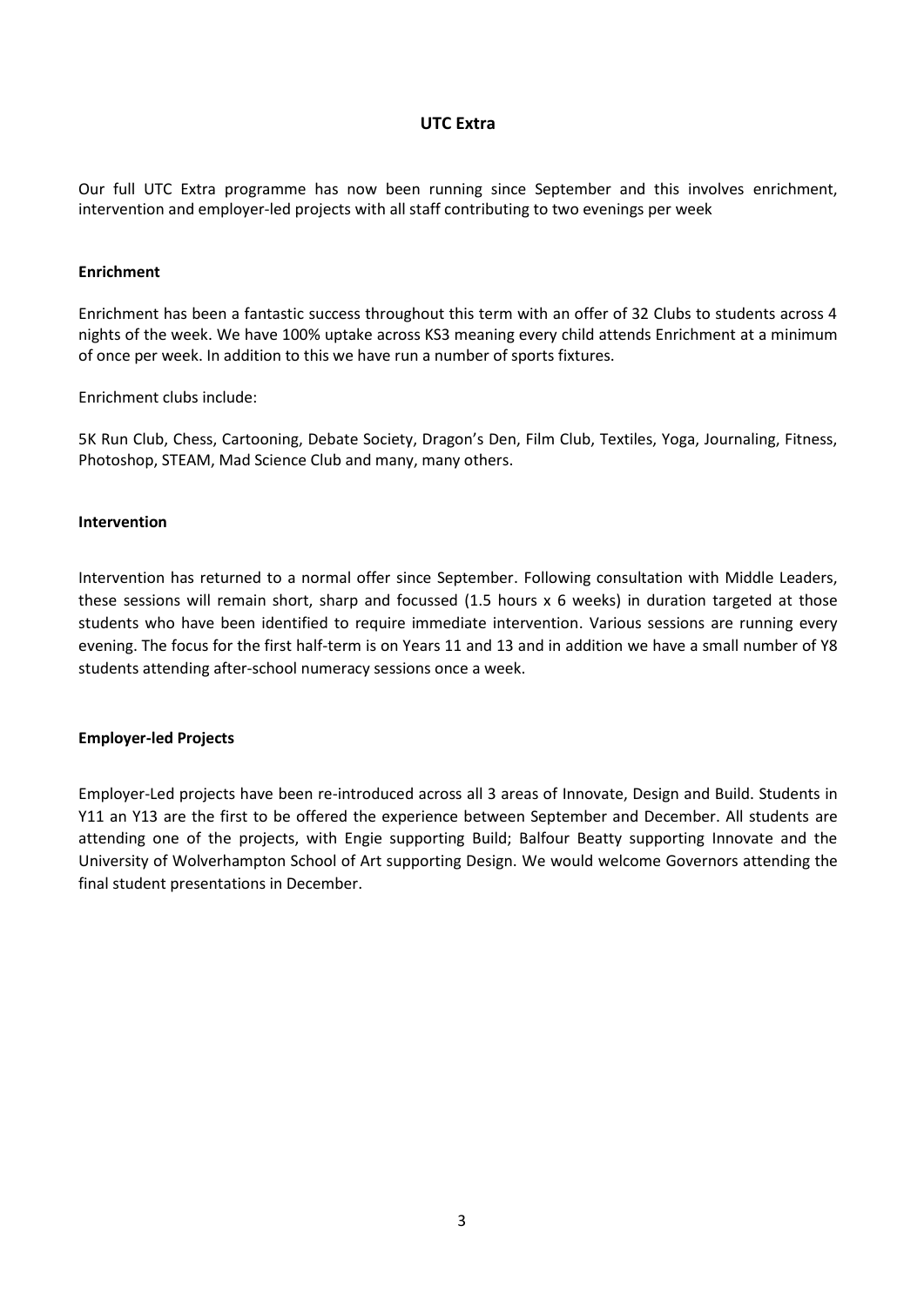# **School Improvement Plan (SIP)**

SLT have reviewed last year's School Improvement Plan (SIP) and have now written the SIP for 2021-22 which you can find in Appendix D. Our five key priorities for this academic year are:

- Support the emotional well-being of students and respond to additional safeguarding responsibilities.
- Identify and provide for those students in need of academic catch-up.
- Ensure the completion of a full Year 9 GCSE curriculum in preparation for the new KS4 cohort.
- Work with the DfE & Contractor to ensure the new building and facilities are delivered by July 2022.
- Support development of middle leaders in English, maths and science to provide them with the knowledge and skills to lead improvements in their areas.

# **School Self-Evaluation form (SEF)**

SLT have reviewed the UTC's most recent self-evaluation and updated it -see Appendix E.

# **Safeguarding matters and the current status of DBS checks**

17 new staff have started at the UTC since the last report. These have all received appropriate safeguarding training and introduced to the CPOMS reporting system. The Designated Safeguarding Lead (DSL) has provided training on Preventing Sexual Harassment in Schools to new staff and to existing staff who had not been able to attend previous session. The DSL and 3 others from within the safeguarding team have updated their mandatory Core Working Together training, 2 others are booked in for later this year. No update will be required for 2 years.

All staff will be attending a CPD session prior to October Half Term led by Diversity Role Models around supporting staff with awareness of LGBTQ+ issues, language and ideas for an inclusive curriculum and strategies for managing challenging situations effectively.

The Single Central Register (SCR) is up to date with all new staff including those who started in September 2021. Jayne round (JRO) maintains the SCR with the DSL and Principal carrying our termly audits. The DSL and JRO have carried out a triangulation of staff records for all new and incoming staff of the SCR. New staff to the school are required to complete an application for an enhanced DBS. Existing staff complete a self-declaration every year confirming they have not received any criminal convictions in the last 12 months. The DSL attended a Managing Allegations training led by the LA LADO. During this training it was discussed about the strongly recommended process of schools renewing DBS every 3 or 5 years (as per KCSiE). This was discussed with the trust to see what their process is and it was decided that staff would now be required to update every 5 years.

The DSL has updated the safeguarding policy to reflect the new KCSiE changes. The PSHE/RSE policy has also been updated to reflect that the statutory requirements are now in effect from September 2021. The PSHE programme has been audited to ensure that all the statutory requirements are met through drop down PSHE sessions, PT time delivery and assemblies. Parents of all new students have been consulted about the new programme, receiving the programmes of study and a PowerPoint explaining the DfE statutory requirements, PSHE/RSE policy and PSHE curriculum map.

All year groups have received an assembly on Peer-on Peer abuse this half term to ensure they are aware of what are unacceptable behaviours, how to report any incidents of abuse and how they will be supported at the UTC.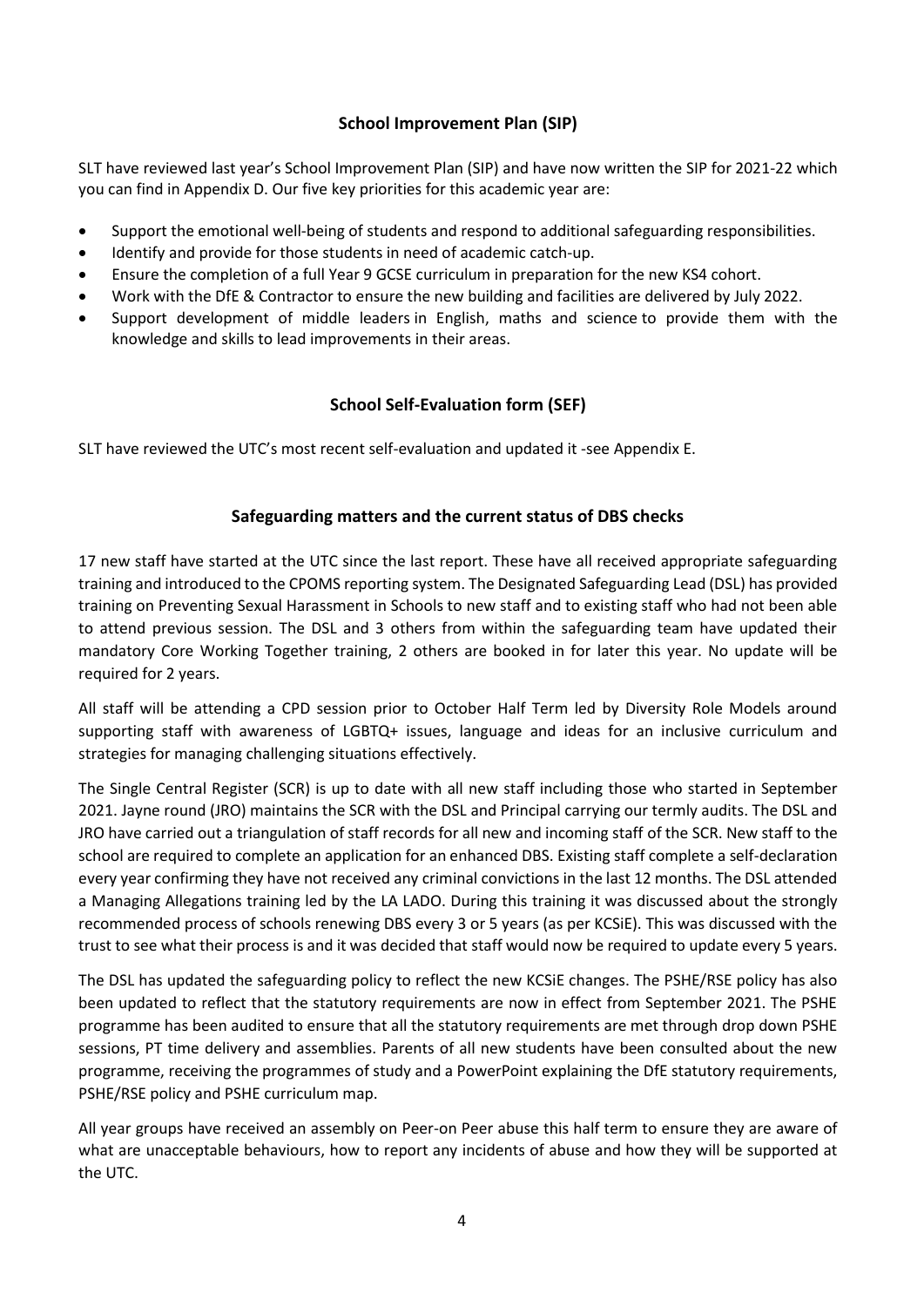Again referral/ presenting issues were varied – although some of these have underlying issues of a more complicated nature and therefore reflect student support needs - for example, issues around complicated grief or anger. Provision is still in place to support students via online platforms and telephone (utilising appropriate confidentiality and an ethical approach) when required. However, it is anticipated that this academic year counselling support will be in the main, if not all in person at the school.

The counsellor providing support is a Senior Accredited Member of the National Counselling Society, and offers and also a specialist practitioner, trainer and supervisor in loss, grief and bereavement as well as a regional lead trainer for Cruse.

### **Governor metrics** -See Appendix F

### **Staffing**

.

We started this academic year fully staffed with the addition of 10 teachers, 2 Learning Support Assistants, a Conduct Leader and a part-time receptionist and cleaner. We have also replaced both IT Technicians.

During this term I have observed all new teaching staff with no issues of concern.

# **Teacher Assessed Grades (TAGs)**

The TAGs that were shared with you in July were accepted as final student outcomes.

### **Careers**

We are starting to run events in-house wherever possible. Events this term have included site visits, labour market Information and UCAS workshops. Next up is the very popular 'What's My Line?' with 21 employers supporting the event.

Work experience for Years 11 and 13 takes place during the final week of half-term. Due to the on-going pandemic we are still finding it more difficult to arrange work experience for all students though we have managed to secure work experience for over 50% of the cohort.

We are very grateful to our Employer Group for their continued commitment and willingness to adapt to accommodate the challenges we all face and they were also happy to support us on site at our recent Open evening.

Employer mentoring has continued throughout this term.

Recruitment for T-Levels in 2021 was strong with 13 students starting against our target of 12. We are starting to receive applications for 2022 and are working with employers to arrange industrial placements.

# **Destinations**

All but one of the 58 students have secured a destination and she is being support by Connexions and the UTC. Over half have stayed on at the UTC and 5 have secured apprenticeships.

All 32 Year 13 students have secured a destination or employment. 15 went onto university with Wolverhampton being the most popular destination. 9 have secured apprenticeships, a number of which are with our employer partners.

Details of each student's destination can be found in Appendix G.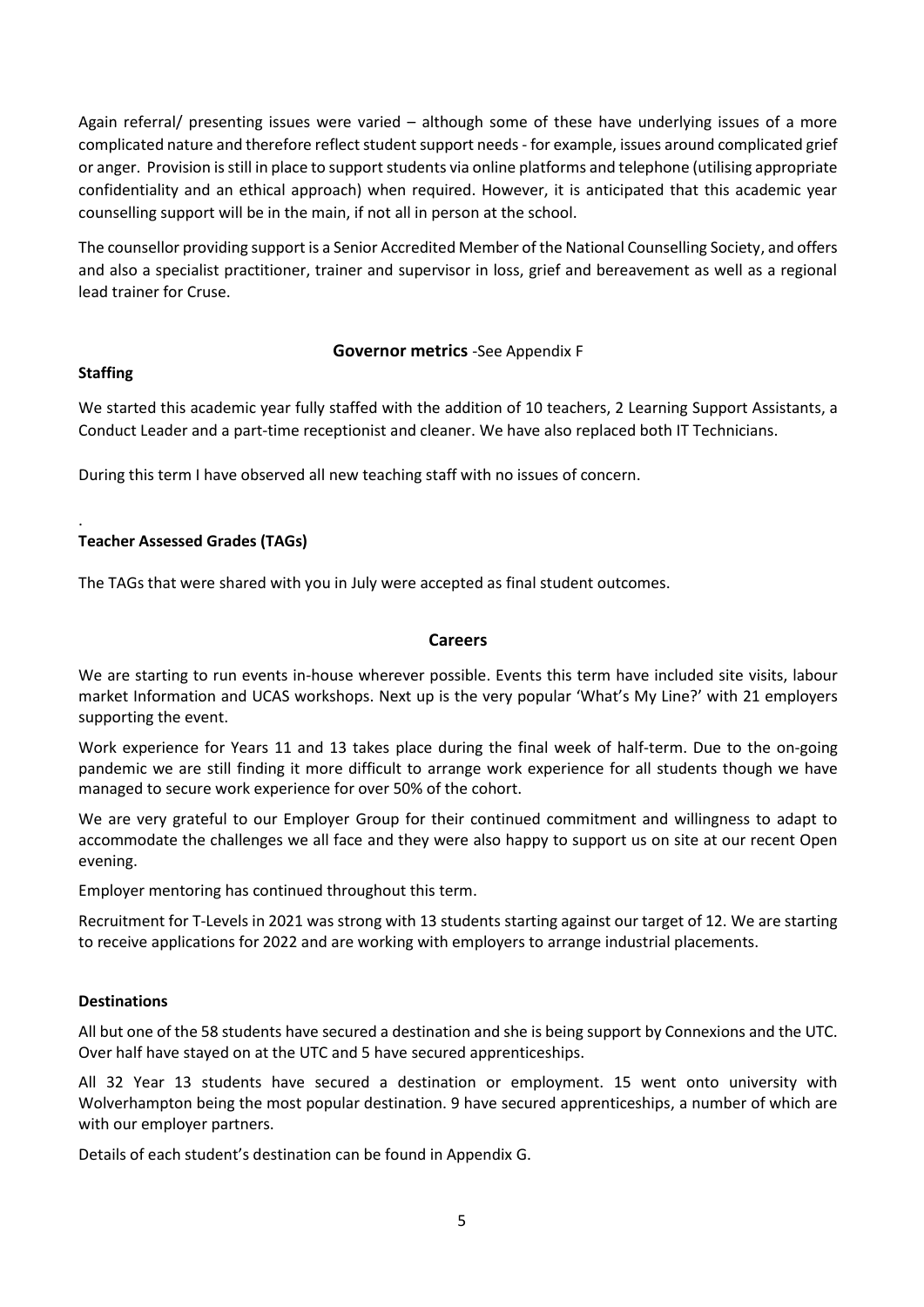# **Health & Safety**

Standard H&S checks have continued as normal. Extra cleaning is in place for COVID

There has been no fire drill this academic year as we are waiting for the all-weather pitch (AWP) to be handed over at half term as this will be the new muster point. Staff have been given the fire evacuation procedure and a plan of the current muster point so they know where to take their classes. Fire Marshals have been appointed for each area of the UTC to ensure the building is fully evacuated.

#### **H&S Visits**

There is now a contract in place with Peninsula to provide an annual safecheck visit, it's a 3-year contract starting in 2021 and the first visit is booked in for the 2nd November. The consultant will be able to check on the alterations made to the building as well as generally checking all our facilities. The consultant will check the necessary paperwork is in place and go around the building to ensure we are compliant with the latest H&S regulations, providing on the spot advice and recommendations so that actions can be taken promptly, the consultant will follow up with a written report. The consultant has been to the building previously and has good knowledge of the school.

# **GDPR Staff Training**

Whole staff training has been undertaken with all staff and this is updated annually to inform new staff of their responsibilities and remind and update existing staff on any new pertinent developments or policy changes. All staff have had the '20 Key Issues for Staff' GDPR document given to them as a simple but effective checklist -see Appendix H. The next whole staff update is due to take place in the first week of November 2021, which should ensure that staff are fully aware of the most relevant GDPR considerations and their responsibilities. John Walker, our Data Protection Officer, has provided a full summer update which is attached to the Governors' papers -see Appendix I.

#### **Use of Personal Emails**

Personal email addresses be they Hotmail, Gmail, Yahoo, or email addresses that people use through their work, no matter how secure they may be through the police, government or any other organisation, are not acceptable to be used for school communications if there is any sensitivity. This applies to teachers, governors, trustees and other volunteers.

**End of Principal's Report to the Local Governing Board.** 

**Summary of Annexes Overleaf**